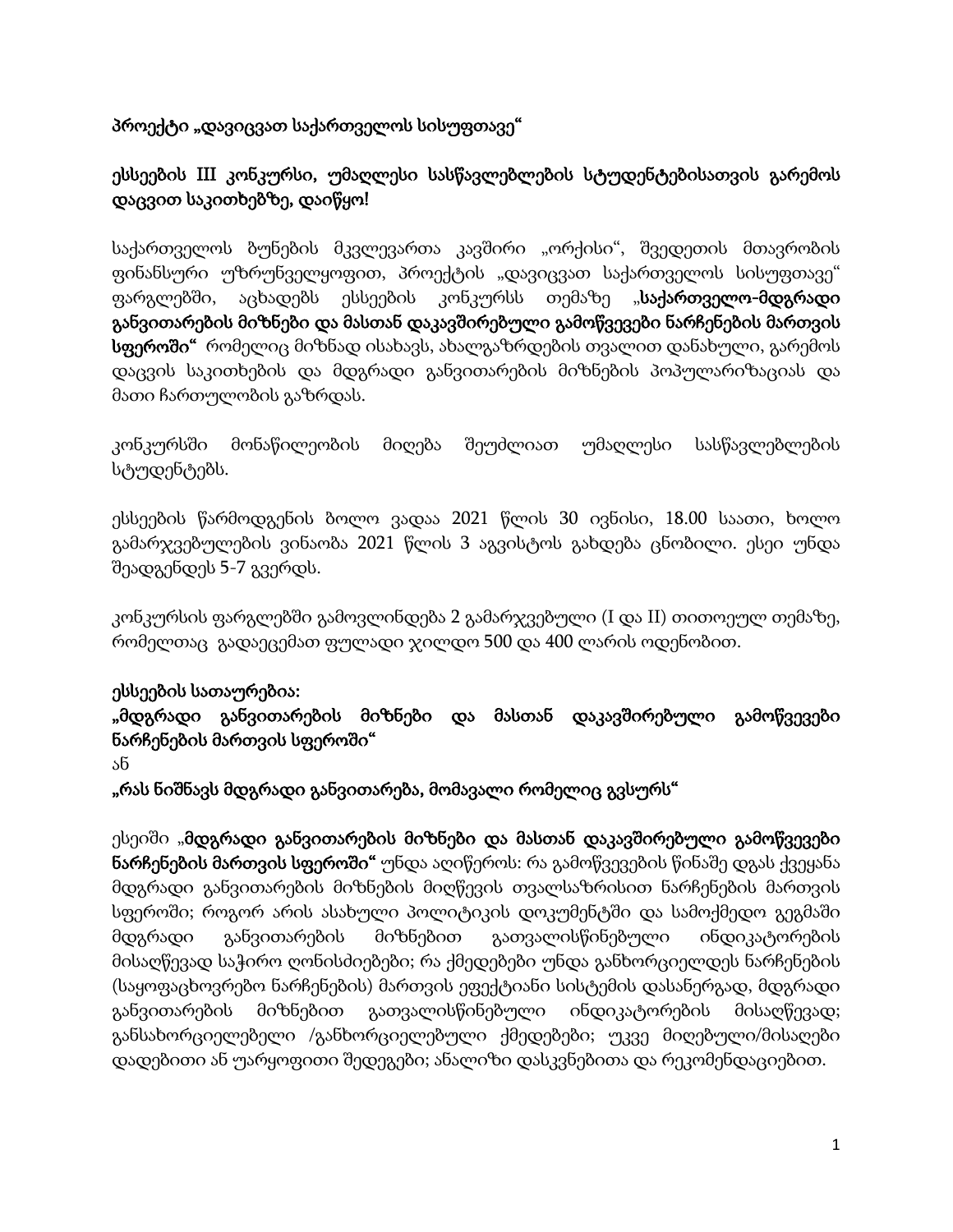## ესეიში "რას ნიშნავს მდგრადი განვითარება, მომავალი რომელიც გვსურს"

უნდა აღიწეროს, რას ნიშნავს თქვენი აზრით მდგრადი განვითარება ნარჩენების მართვის თვალსაზრისით. რა შეიძლება იყოს საქართველოს წვლილი მდგრადი განვითარების მიზნების მისაღწევად (ნარჩენების მართვის სექტორში). როგორია საზოგადოების როლი, რა უნდა გაკეთდეს -განვითარებული ქვეყნების გამოცდილება-მდგრადი განვითარების მიზნების მისაღწევად: გარემოს დაცვის თვალსაზრისით, სიღარიბის დაძლევის თვალსაზრისით, ჯანმრთელობის მხრივ სარგებელი და ა.შ. რა ქმედებები უნდა განხორციელდეს საზოგადოების მხრიდან, რაც ხელს შეუწყობს ნარჩენების მდგრადი მართვის სისტემის შემუშავება/დანერგვას. სასურველია შემოთავაზებული იქნეს საგანმანათლებლო/ცნობიერების ამაღლებისათვის განკუთვნილი მასალა, საზოგადოების რომელიმე კონკრეტული ჯგუფისთვის.

## თემა მოიცავს შემდეგ კონტექსტს:

მოკლე ინფორმაცია. მდგრადი განვითარების მიზნების (SDG) კონცეფცია პირველად იქნა ნახსენები/განმარტებული 2012 წელს გაერთიანებული ერების მდგრადი განვითარების კონფერენციაზე რიო +20.

2015 წლის 25 სექტემბერს, გაერთიანებული ერების ორგანიზაციამ (გაერო) მიიღო რეზოლუცია "ჩვენი მსოფლიოს ცვლილება: 2030 წლის დღის წესრიგი მდგრადი განვითარებისათვის" და დაამტკიცა მდგრადი განვითარების 17 მიზანი (SDG) და მასთან დაკავშირებული 169 ამოცანა. SDGs შემუშავებაში მონაწილეობდნენ გაეროს წევრ ქვეყანათა მთავრობების, საკანონმდებლო ორგანოების, სამოქალაქო საზოგადოების, კერძო სექტორისა და საერთაშორისო ორგანიზაციების წარმომადგენლები.

საქართველოში SDG ნაციონალიზაციის პროცესი 2015 წელს დაიწყო. ქვეყანას ნაციონალიზებული აქვს SDG-ის 17-ივე მიზანი, 95 ამოცანა 169-დან და 215 ინდიკატორი 244 გლობალური ინდიკატორიდან.

დღეისათვის ნარჩენების მართვის სექტორში მოქმედი კანონმდებლობა და სტრატეგიული დოკუმენტები შემუშავებულია ევროკავშირი-საქართველოს ასოცირების შესახებ შეთანხმებით (ხელმოწერილი 2014) გათვალიწინებული დირექტივების მოთხოვნების შესაბამისად.

ნარჩენების დაგეგმვის ეროვნული პოლიტიკა განსაზღვრულია, ნარჩენების მართვის ეროვნული სტრატეგიითა 2016-2030 და ნარჩენების მართვის ეროვნული გეგმით (2016-2020).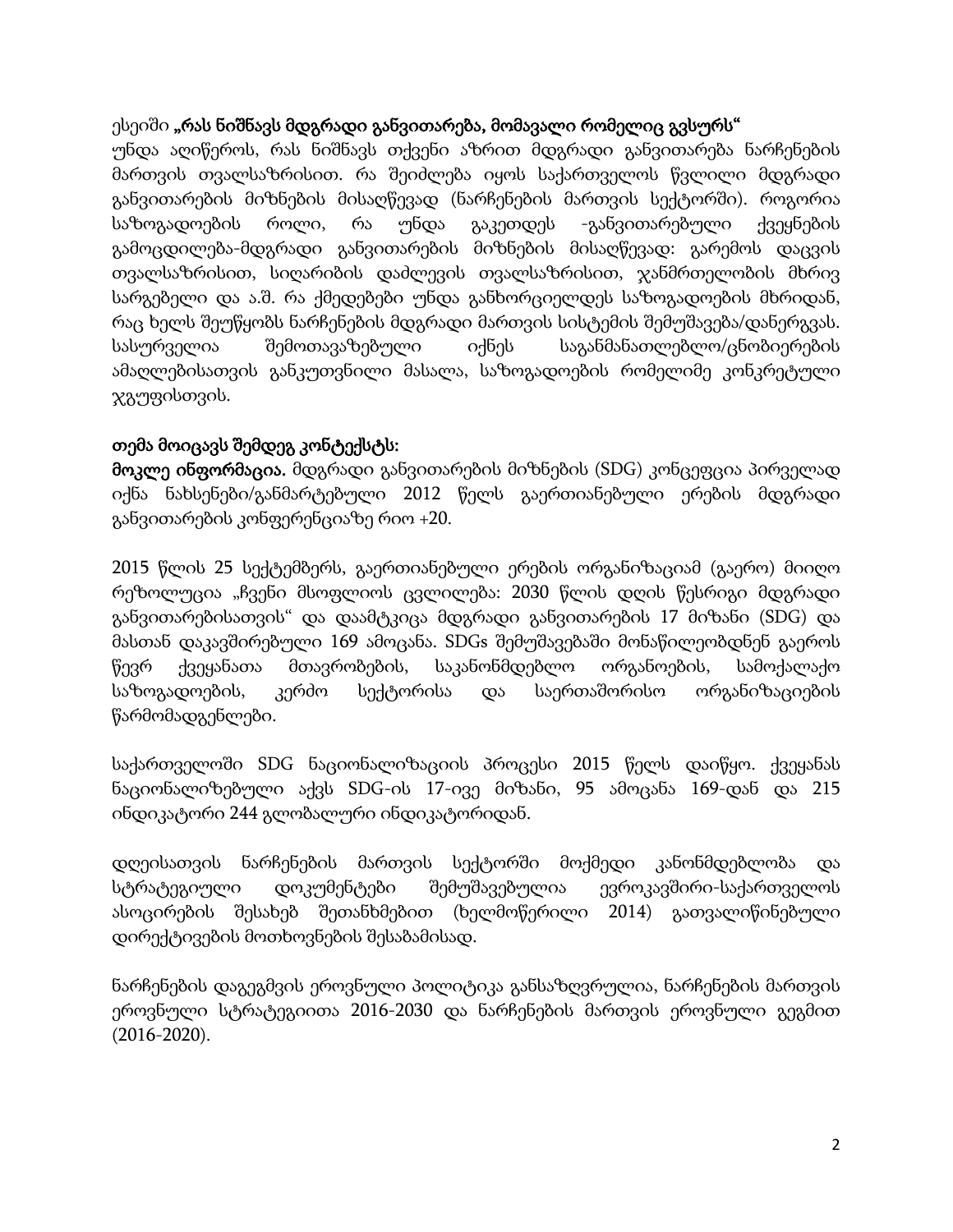### მნიშვნელობა:

მდგრადი განვითარების მიზნების მიღწევის მიზნით საქართველომ განსაზღვრა SDG ეროვნული პრიორიტეტები, თითოეული სექტორული ამოცანის შესრულება გაიწერა დროში. სავალდებულო გახდა ყველა დარგობრივი პოლიტიკის დოკუმენტში და სამოქმედო გეგმაში მდგრადი განვითარების მიზნებით გათვალისწინებული ინდიკატორების მისაღწევად საჭირო ღონისძიებების ასახავა.

ნარჩენების მართვის ეროვნული სტრატეგია და სამოქმედო გეგმა ქმნის ნარჩენების მართვის დაგეგმვის ჩარჩოს, თუ რა მიზნები და ამოცანები უნდა იქნეს გათვალიწინებული, ნარჩენების მართვის გეგმების შემუშავების პროცესში.

ამასთან, ნარჩენების მართვა წარმოადგენს "ნარჩენების შეგროვებას, დროებითი შენახვას, წინასწარი დამუშავებას, ტრანსპორტირებას, აღდგენასა და განთავსებას, ამ საქმიანობების, ღონისძიებებისა და ოპერაციების ზედამხედველობასა და ნარჩენების განთავსების ობიექტების შემდგომი მოვლას." (ნარჩენების მართვის კოდექსი)

ქვეყანა მიისწრაფვის ნარჩენების მართვის სისტემა შემუშავდეს საუკეთესო საერთაშორისო გამოცდილების გათვალიწინებით; ნარჩენების მართვას განხორციელდეს "ნარჩენების მართვის იერარქიის" მიხედვით, დაინერგოს ინტეგრირებული სისტემა (წყაროზე სეპარაცია, ნარჩენების ხელახლა გამოყენება, რეციკლირება და ა.შ), ყველა მოსახლისათვის ხელმისაწვდომი გახდეს დასუფთავების/ნარჩენების გატანის სერვისი, ეტაპობრივად დაიხუროს ყველა არსებული ნაგავსაყრელი, მოეწყოს თანამედროვე რეგიონული ნაგავსაყრელები და გადამტვირთავი სადგურები.

ესეები გადმოაგზავნეთ ელ. ფოსტის მისამართზე: orchisge@yahoo.com და მიუთითეთ თქვენი საკონტაქტო ინფორმაცია, უმაღლესი სასწავლებლის დასახელება სადაც სწავლობთ, ფაკულტეტი და კურსი. ნაშრომის გადმოგზავნის შემდეგ დაელოდეთ ჩვენგან ესეის მიღების დადასტურების შეტყობინებას.

## გისურვებთ წარმატებებს!

პროექტს "დავიცვათ საქართველოს სისუფთავე" ახორციელებს არასამთავრობო ორგანიზაციათა კონსორციუმი: საქართველოს ბუნების მკვლევართა კავშირი "ორქისი", დავიცვათ საქართველოს სისუფთავე და საქართველოს მწვანეთა მოძრაობა/დედამიწის მეგობრები-საქართველო, შვედეთის მთავრობის ფინანსური უზრუნველყოფით, საქართველოს გარემოს დაცვისა და სოფლის მეურნეობის სამინისტროს, რეგიონული განვითარებისა და ინფრასტრუქტურის სამინისტროს, განათლების, მეცნიერების, კულტურისა და სპორტის სამინისტროს მხარდაჭერით, საქართველოს მყარი ნარჩენების მართვის კომპანიასთან და გარემოსდაცვითი საინფორმაციო და განათლების ცენტრთან თანამშრომლობით.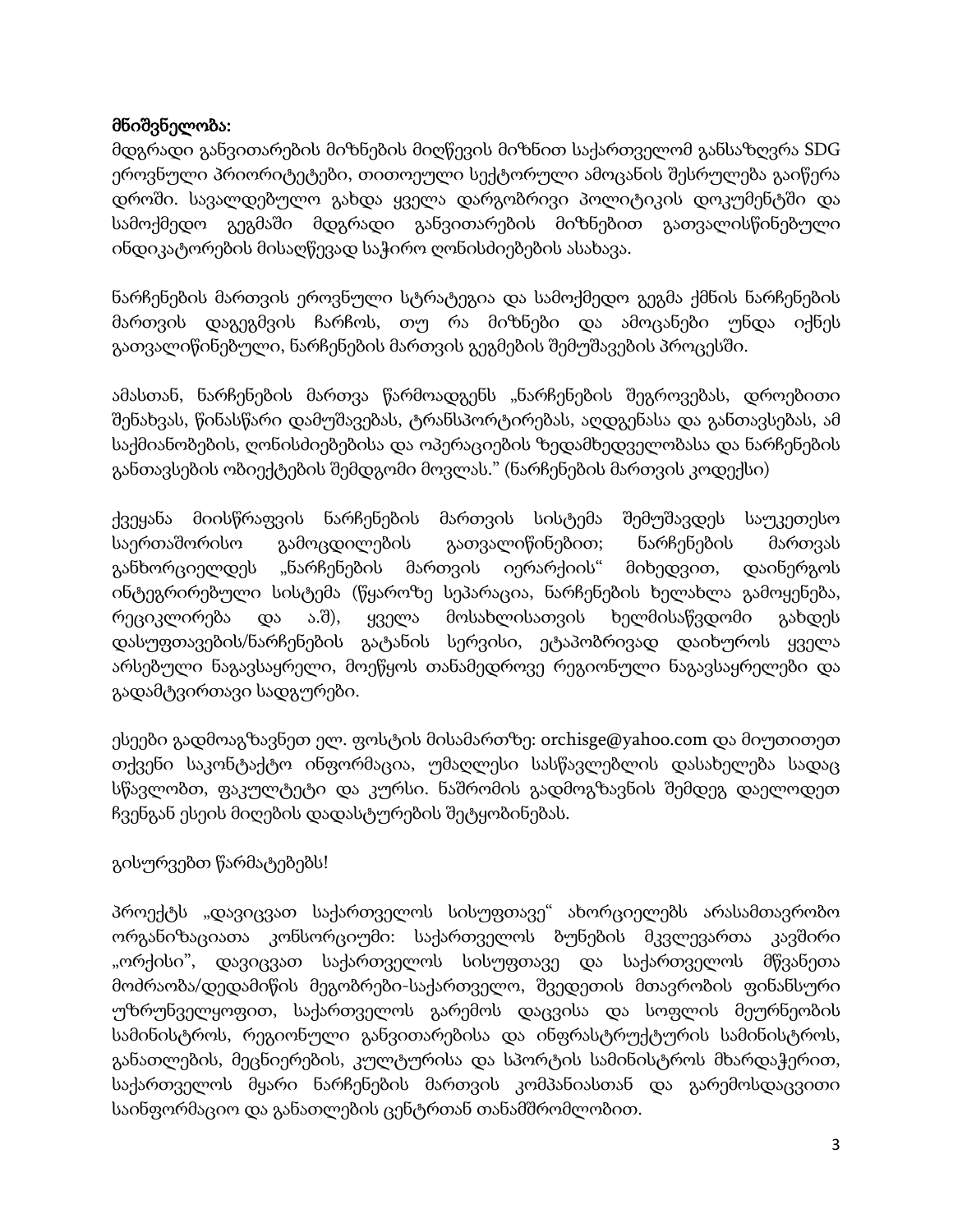ტაშკენტის ქ.10ა, 0160, თბილისი , საქართველო ტელ: (+995 32) 2385199; მობ.: (+ 995 595) 335699 ელ. ფოსტა: orchisge@yahoo.com ვებ-გვერდი: [http://www.orkisi.ge](https://l.facebook.com/l.php?u=http%3A%2F%2Fwww.orkisi.ge%2F%3Ffbclid%3DIwAR0IPeylq8JgwiWvP8rgSq-R8Z3cjUY0b7qHrROgIarlBo2DEjU2KWwvrYs&h=AT1yE5hU09K5s4WqrMbBXw1njOXN5ISayHu4Z8sXHfl8dQUFanp21qvCZAtZ3waWwQgptjeSYNP2caaAXLO57-lflnJEDID4AcN5dOaOGEnj2lbMc4C8nlyC_1jhHOPeUns&__tn__=-UK-R&c%5b0%5d=AT3WU9P5xiaMkPLsljpwi1pAIUld_6dZ1dTFyimQKnw0qMH0C7Gq_7ON6kdVgD9gVuZv_11xiZ6bRgJNcgsOmxi-P_wo5eheKGi2Wvxbxfi4ZpS7ykO_7NquQug5jxvNz_DQ-GoUujcj1kemydQaWt_KHg)

### Keep Georgia Tidy Project

#### 3 rd Essay Competition for High School Students on Environmental Issues launched!

With the financial support of the Government of Sweden and in the frames of the Keep Georgia Tidy Project, Georgian Society of Nature Explorers "Orchis" announces an Essay Competition on the theme of "Georgia - Sustainable Development Goals and Related Challenges in Waste Management" which aims to promote environmental protection and the Sustainable Development Goals as they are perceived by the youth and to increase their engagement.

The Competition is open to students of high schools.

The deadline for the submission of essays is June 30, 2021, 18:00. The winner will be known on 3 August 2021. Essays should comprise 5-7 pages.

Two winners (I and II) will be identified per theme in the frames of the Competition, which will be granted a monetary award comprising 500 GEL and 400 GEL respectively.

#### The headline of the essays are:

"Sustainable Development Goals and Related Challenges in Waste Management" Or

"What Does the Sustainable Development Mean, Future We Wish"

The essay "Sustainable Development Goals and Related Challenges in Waste Management" should describe: challenges that the country faces in waste management to achieve the SDGs; how the sectoral policy document and action plan integrate measures that are needed to attain the targets defined for the SDGs; what actions should be fulfilled to establish an effective waste management system (for household waste) to ensure that the targets of the SDGs are achieved; what measures should be/ have been implemented; what beneficiary and/or adverse effects are already faced/ are expected. Please provide analysis including conclusion and recommendations.

The essay "What Does the Sustainable Development Mean, Future We Wish" should provide your opinion what the sustainable development is in terms of the waste management, how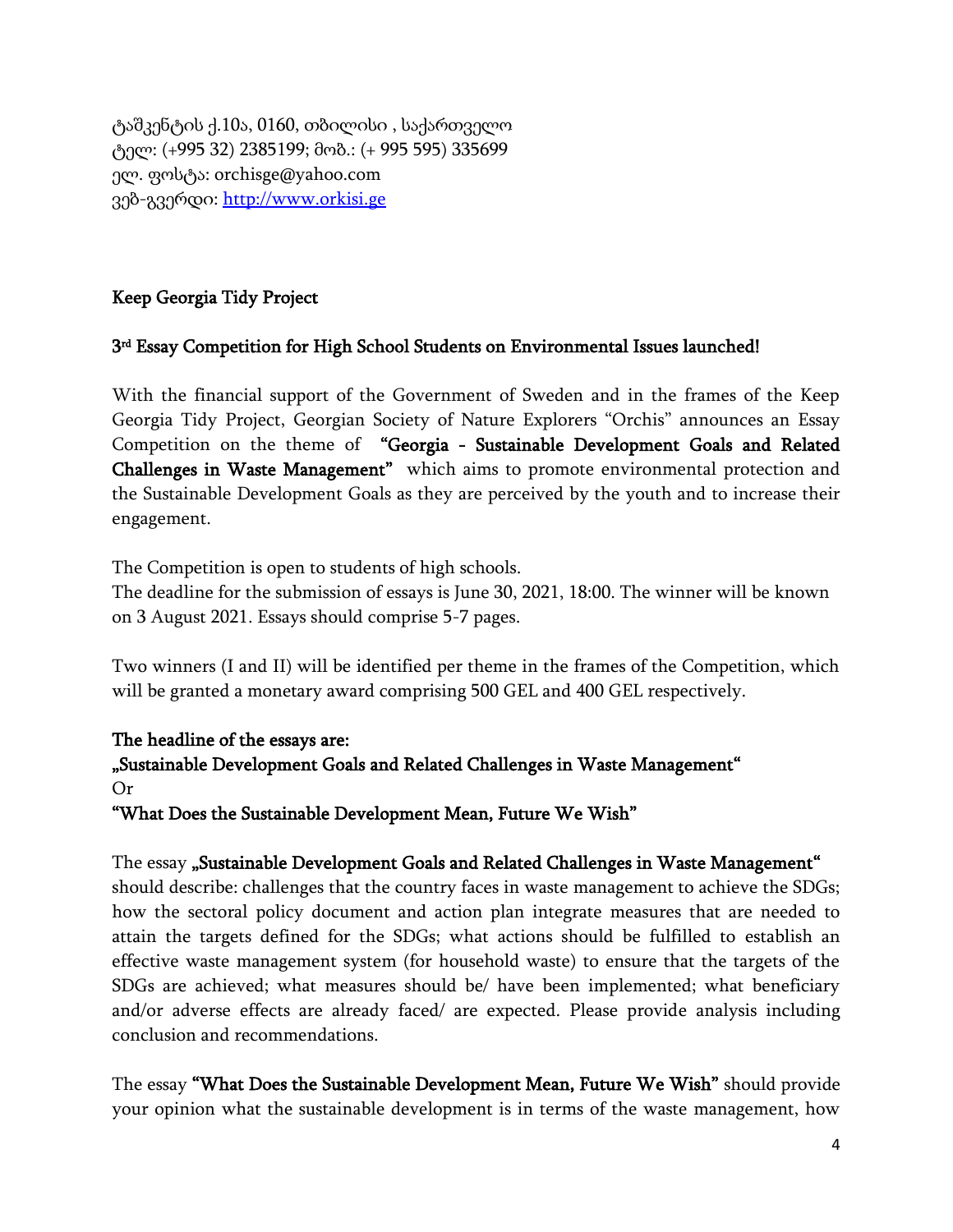Georgia can contribute to the achievement of the SDGs (in waste management sector), the role of the society, actions to be done, experience the developed countries in achieving the SDGs in terms of environmental protection, poverty alleviation, health, etc.

Actions to be fulfilled by the society to facilitate to designing/ establishing a sustainable waste management system. Proposing educational/ awareness raising materials tailored for a specific group of the society is welcomed.

#### The theme covers the following context:

Brief information. The concept of the Sustainable Development Goals (SDGs) was first introduced/ defined in 2012 at the United Nations Conference on Sustainable Development, also known as Rio+20.

On 25 September 2015, the United Nations adopted the resolution titled "Transforming our world: the 2030 Agenda for Sustainable Development", and approved 17 Sustainable Development Goals and the associated 169 targets. The representatives of the governments, legislative bodies, civil society and private sectors of the UN Member States as well as international organizations participated in the development of SDGs.

Georgia started the nationalization of the SDGs in 2015. The country has nationalized all 17 SDGs, 95 targets out of 169 and 215 indicators of 232 global indicators.

Current waste management legislation and sectoral strategic documents have been developed in accordance with the requirements of the EU directives indicated in the European Union-Georgia Association Agreement (signed in 2014).

The national waste planning policy is defined by the National Waste Management Strategy 2016-2030 and National Action Plan 2016-2020.

#### Significance:

To ensure the achievement of the SDGs, Georgia has defined the national priorities for the SDGs and defined time schedule for the fulfilment of each sectoral target. All sectoral policy documents and action plans are required to reflect measures needed to reach the targets defined for the SDGs.

The National Waste Management Strategy and Action Plan create a framework for the waste management planning as they define goals and objectives that the local authorities shall consider when preparing local level waste management plans.

The waste management comprises "the collection, temporary storage, pre-treatment, transportation, recovery and disposal of waste, and the supervision of such activities,